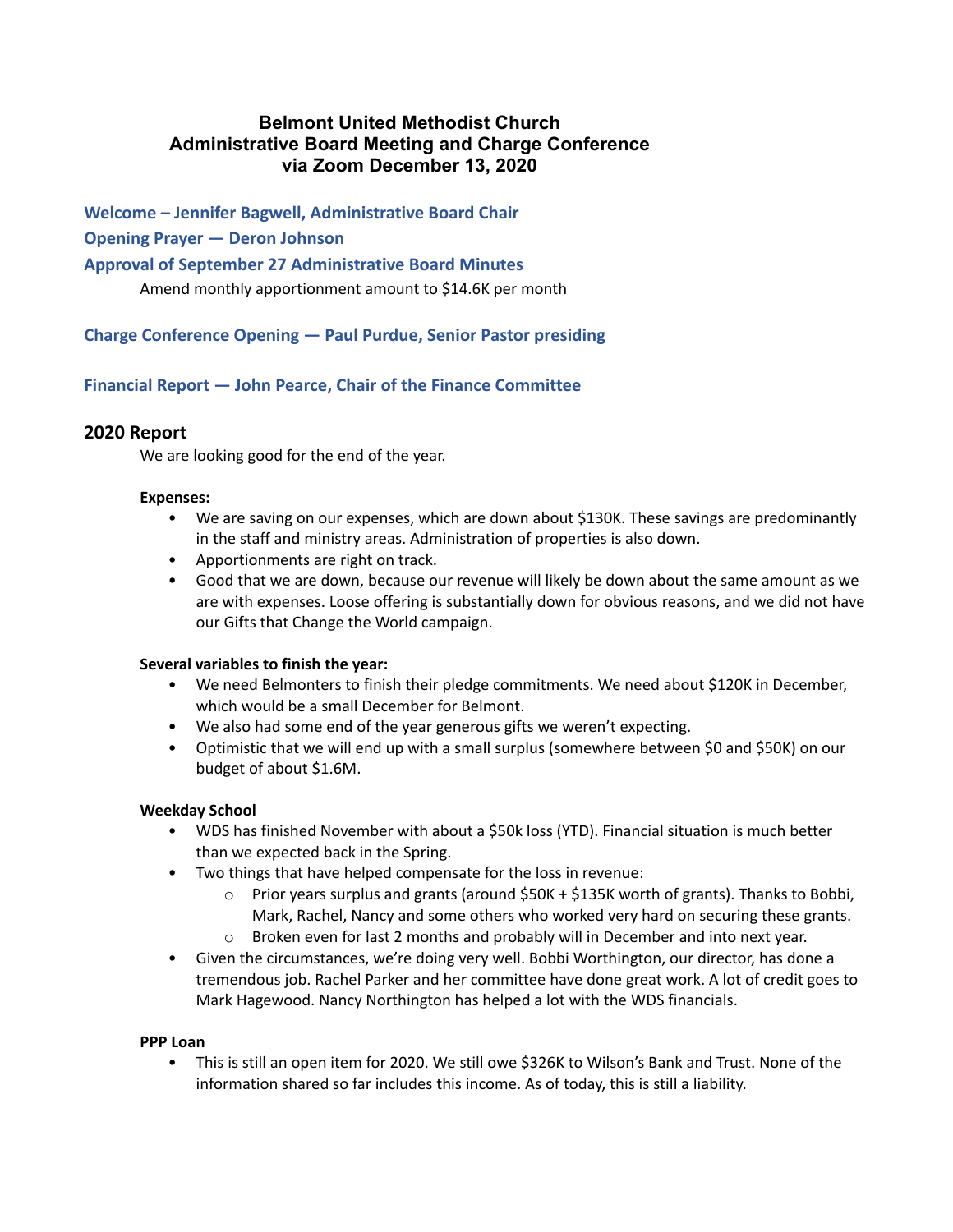• With Rick Keuler and Deron Johnson's help, Mark and John applied for forgiveness of the loan on Nov. 19. Wilson BT notified us that they thought our application was sufficient and complete, and they were forwarding in on to the SBA. SBA has 90 days to approve those, but experience has been that the applications are being approved much more quickly than that.

## **Other items**

- Debt service on our building is on track.
- Rental property is on track.
- Trust Fund spent a lot this year to help with the building, but they are doing OK despite the tough year for earning.

## **Looking ahead to 2021**

- WDS seems to be breaking even and gaining a couple of students every month. We should be on track to do OK next year.
- We have had requests for \$60K increase in expenses versus 2020. Hope that we don't immediately begin spending "full throttle" and continue to realize some savings as we move through COVID.
- We expect revenue to still be challenging.
	- $\circ$  Loose offerings collections will still be a problem until we are back meeting in the building.
	- $\circ$  We have lost some large pledges. We are in a season for next decade or so, where significant gifts are from folks that are getting older, and we will continue to see the impact of this.
- Pledges:
	- o As of Thursday: We have about \$1.2M of pledges received.
	- $\circ$  We have 21 new pledges totaling \$27K; we've lost 6 pledges that we know of for about \$60K; and also had some decent increases throughout the year. We still haven't heard from about 66 people who have pledged in the past. If we hear back from them and they pledge the same as last year, and we don't have any more losses, we'll be at about \$1,350,000 in pledges, which is consistent with last year.
- Bottom line: our pledges are about flat, expenses are up, and other revenue is down. The result is that we'll probably have about \$100K shortfall for that we'll need to deal with.
- Good news: We \$326K of a PPP loan that we expect to not have to repay. We also expect that we will continue to see some expense savings into the new year. So think we'll be able to compensate for the shortfall in revenue we expect.
- What can you do?
	- $\circ$  Open statement email and make sure you've completed gift to the extent you are able.
	- o Make a gift to our Christmas Miracle Offering.
	- o If you haven't responded to your 2021 pledge, please do that.
	- o Help us continue to help us control expenses.

# **Compensation / Parsonage allowances – Jeanie Rutland, Chair of Staff Parish Relations Committee**

- Appreciation of the creativity and commitment of the staff and clergy and all that they do. In 2020, that has been exhibited 10-fold as they have had to figure out new ways to do things.
- Our clergy have the ability to designate a portion of their compensation toward housing for tax purposes.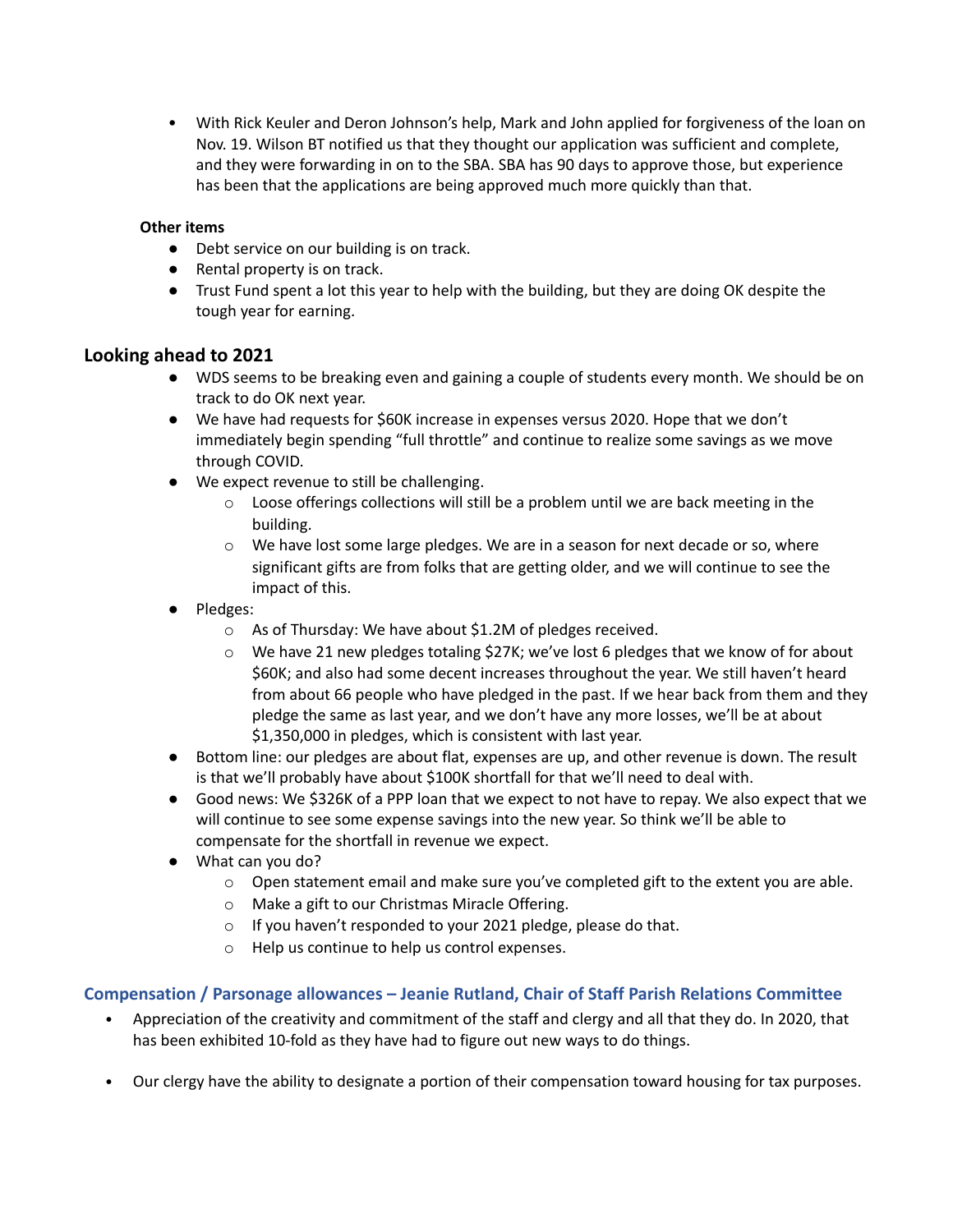Clergy housing allowances submitted for approval:

- Paul: \$25,604
- Heather: \$28,000
- Kate: \$23,000
- Darren: \$44,000
- **Total: \$120,604**
- **» APPROVED**

#### **Local Church Leadership / Nominations — William Cooper, Lay Leader**

- Task of the committee is to identify and equip leaders for our ministries.
- We have 300 individual leadership slots to fill at Belmont.
- Nominations refinements. To bridge period during COVID, we've asked current leaders to continue in their positions through part of 2021. Almost all have agreed.
	- o We will use this extension to adjust our recruitment and enlistment.
		- Spring 2021: Identify leaders to assume duties April 1.
		- Spring 2022: Identify leaders to assume duties September 1.
- Potential advantages:
	- $\circ$  Resets recruitment schedule. Having to make recruitment decisions at the end of the year when things are winding down and there's a long holiday break, has made ramping up for new leadership in the winter difficult.
	- o Allows outgoing chair to prep new incoming chair
	- $\circ$  Provides better flows with ministry flows (as opposed to calendar year). So ministries launching in the Fall would be set with the new chair/members in place in the Spring.
- Review of slate of candidates for leadership 2021
	- o Corrections or updates as distributed:
		- Alexia will co-chair GTF fellowship
	- **»** Presentation of slate of leaders **APPROVED**
- We have empowered the lay leadership committee to fill gaps as needed during year, subject to the approval of the Administrative Board.
- **» APPROVED**

#### **Membership rolls**

- Members that we have lost contact with. We have a  $1<sup>st</sup>$ ,  $2<sup>nd</sup>$  and  $3<sup>rd</sup>$  reading of these names before they are removed from the membership rolls.
- Reading of rolls: Anne will email it to us and let her know if we have info on any of them and how to get in touch with them.
- We have attempted to contact the people on these lists, but they have either not responded or transferred and we never received that information. We do not have a record of them being active in our congregation or have an active way to contact them.
- 3rd reading: This is a larger list of contacts, which is a part of effort to clean up our database.
- Keeping roster up to date is important to help us be effective in ministry and care for the souls in our charge.
- If you have contact info for any of these people and believe they would like to be kept on our rolls, let Mark know. If we remove someone by action of charge conference and then later learn that they still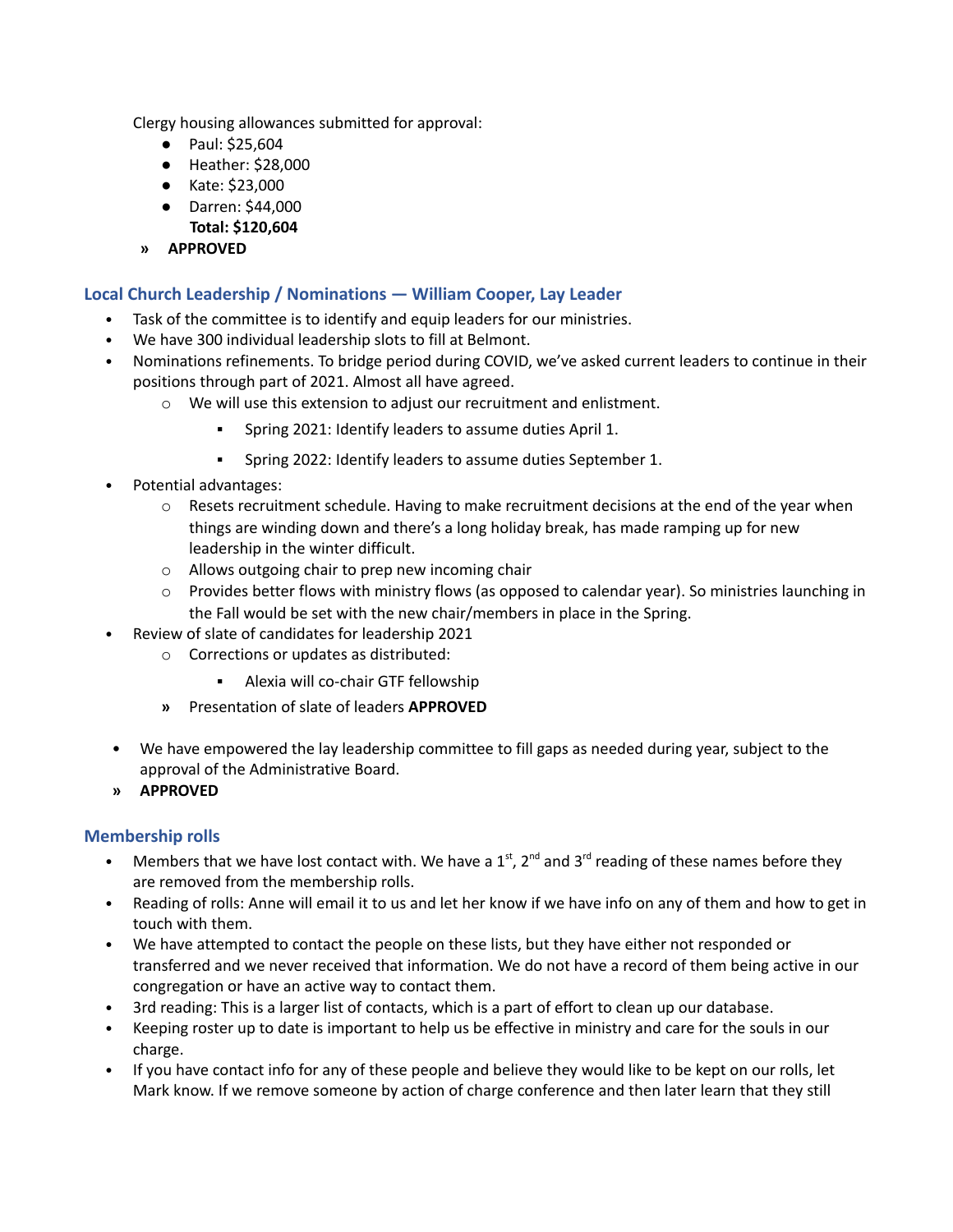want to be a part of us, we can re-instate them.

• Question: Are we required to send the list to entire congregation? It used to be a requirement. We'll find a way to send out the list of those on the 3rd reading to the congregation to see if we can get any more information about them.

## **Renewal of Lay Speaker and Candidates for Ministry — Paul Purdue**

## **• Candidacy renewals**

- o **Caroline Archer**: She lives in East TN but keeps her membership with us as she is navigating the process.
- o **Linda Furtado**: She also keeps her membership with us as she is going through the candidacy process despite worshipping at Connell with Jefferson.
- o **Alexia Dees**: She was presented last year, but need to renew this.
- **» APPROVED**
- Bill Haire is a clergy person with NC Conference and continues his affiliation with us.
	- o APPROVED
- **• Lay servant: June Batsel**
	- o Affirm that as well

## **Ministry Reports**

Children's Ministry Report/Adult Discipleship – Kate Fields, Pastor of Children's Ministry and Discipleship It has been a challenging year to do children's ministries, but they are going strong and still connected.

- These groups have met virtually: VBS (Compassion Camp), Sunday School, children's choirs, and parent/child music groups.
- We've supported parents by creating a virtual parent hangout that Jeff and Chris have led.
- Lib Caldwell, an expert in faith formation, led a session about formation at home.
- Sent numerous bags for children with various items/activities for faith formation at home.
- Done some drive-throughs so the children could see each other. Were able to hold an outdoor gathering for our 4-6 graders when COVID were cases lower, and working on helping them process their feelings about COVID and not being able to meet in person regularly.
- Working on virtual Xmas pageant for Christmas Eve, which will allow the congregation to see the faces of our children.
- Amy Cooper has done a fantastic job with children's music. She has gone to front porches and taken musical instruments so the kids could play music ("Music on Wheels").
- Paul and Kate were able to present Bibles on porches to our  $3^{rd}$  graders.
- We've tried to create opportunities for connection, which is difficult since many children don't have cell phones and younger children have hard time connecting on Zoom. But we are committed to finding ways to let them know we love them and seeing how they lead our congregation.

## **Discipleship**

Christian formation and education continue to be strong at Belmont UMC even though it has been all virtual.

- Within week, most adult Sunday School classes converted to a Zoom format and are robust and well attended. Proud of their mastery of Zoom.
- We had a completely virtual Holy Week.
- Provided multiple opportunities for gathering in small groups via Zoom:
	- o Anti-racism book groups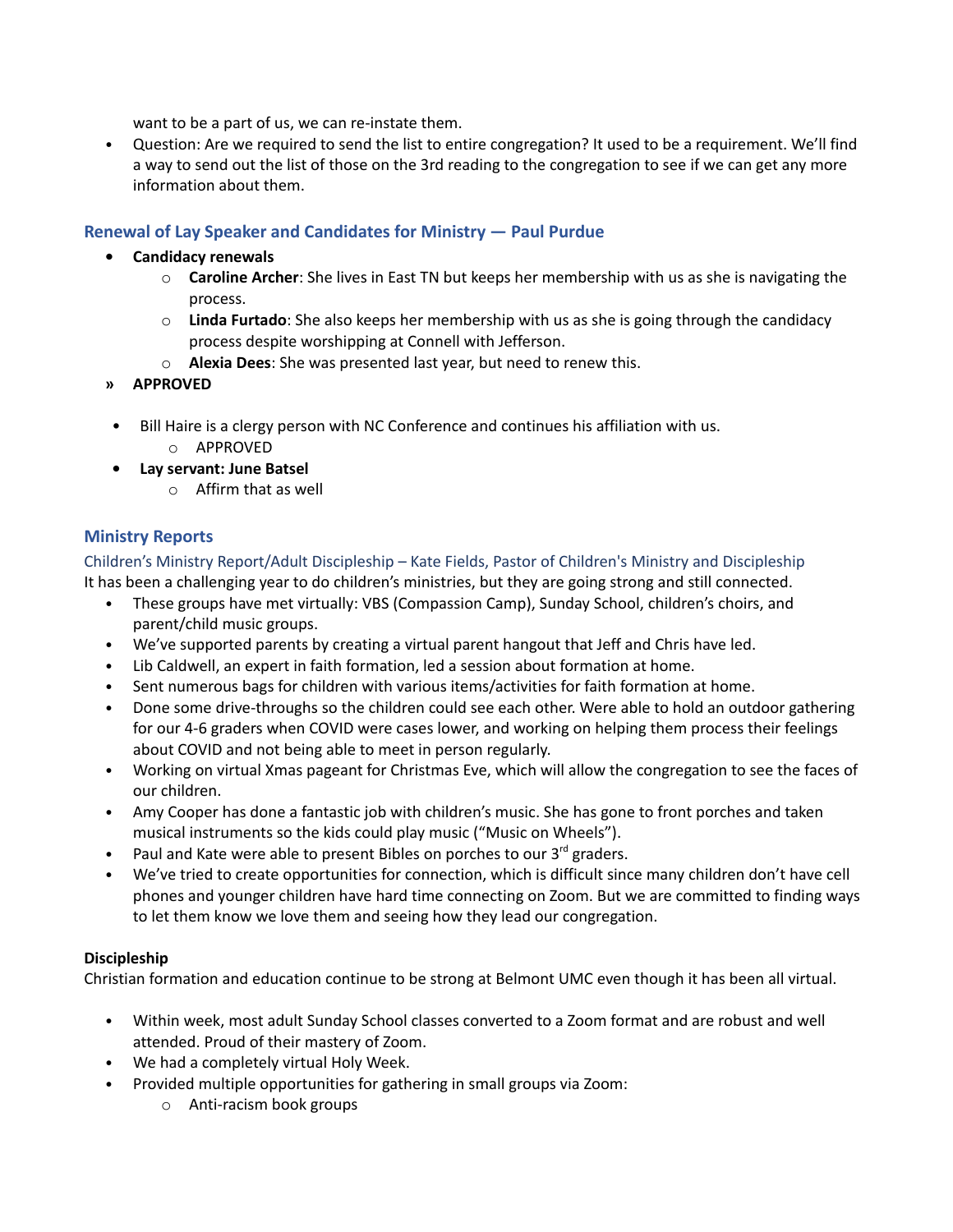- o Pat Ward fiction studies
- o Herb Mather led a group and has Advent studies going on.
- $\circ$  We started a dinner church where we go through the Great Thanksgiving liturgy together and eat together.
- $\circ$  AJ Levine taught an all-church SS for three weeks that was attended by more than 200 people.
- o Had an Advent around the fire
- $\circ$  Started a LGBT group that meets every 2 weeks and has become a tight-knit community.
- Involvement with Belmont University's Center for Thriving Churches' Project Thrive: Megan Rojas is the leader of that at Belmont and we're doing listening sessions. Trying to figure out what do we do best, what are we known for at Belmont, and why are people at Belmont. We want to identify and enhance those things.

## Youth Ministry Report – Darren Wright, Pastor to Young People

Youth ministry at Belmont UMC looks different right now, but it continues to journey with young people as they grow in love of God and neighbor.

- In the Fall, we launched six small groups that are interest-based and gather bi-weekly either on Zoom or socially distanced (11 leaders)
- Our Virtual confirmation class of 15-20 meets weekly led by six shepherds.
- Our 9-12th grade Sunday School meets bi-weekly and is led by Celeste Holt, Charlie Warfield, and Mary Jane Duke. They have done a fantastic job of finding creative ways to engage young people. They have delivered packages weekly with bags/supplies for each Sunday School lesson (every other week).
- Youth group means every other week on Sunday and continue to meet weekly on Wednesday evenings. These are led primarily by Emma, our youth intern.
- Trying to find as many ways as possible to stay in touch:
	- o Porch visits
	- o Dropping off care packages during finals
	- o Had an outside No-doz lock-in.
- We lots of great adult leadership
- Youth doing all they can. Like all of us, so much of their lives are virtual. We are doing what we can to support them.
- Young adults: The Bagwells and Connie doing fantastic job leading our young adults group.
	- o This month they are talking about the Bible and class (Nov: Sexuality; Oct: Politics). Each month they are looking at the Bible and reclaiming Scripture in ways that are meaningful for issues they encounter in their everyday lives.
	- $\circ$  The Bagwells held a couple of Thanksgiving/outdoor fire pits to provide opportunities for those who were not able to be with their families to gather with their Belmont family.
- Youth choir and bells: Youth have shared how much being able to gather together in person, in a safe way has meant to them. The singing ensembles have been going strong, but has been harder because of confidence issues (the small group, singing in masks).

## Senior Adults Report — Heather Harriss, Pastor of Congregational Care and Senior Adults (Given by Paul Purdue)

- Encore stepping up and meeting needs. They have contacted members to see what they need, and have offered almost 20 programs on Zoom.
- Congregational Care has volunteered and connected people with needs that they have.
- Looking back at the calendar, so many things that were planned had to be canceled. But it was amazing how we have quickly adapted to the changing world. From our first online worship to our first Zoom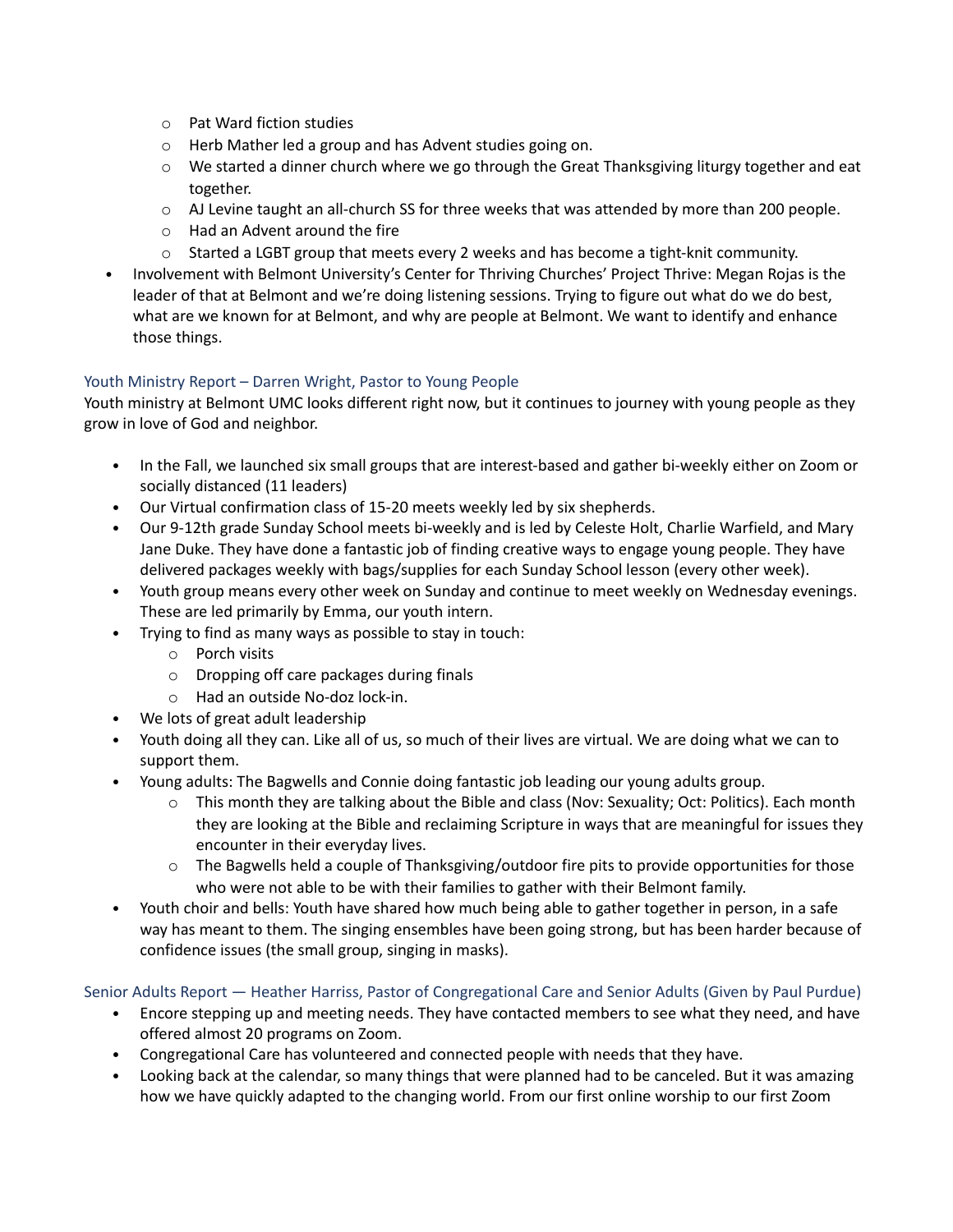meetings, so many things have altered the way we see the world.

- The death of George Floyd broke our hearts and called us to accountability. So many members of our congregation participated in our "How to Be an Anti-Racist" book groups or one of the UMW groups.
- UMW
	- $\circ$  Celebrated the anniversary of women's right to vote with an informative and inspiring series.
	- o Collected school supplies for over 100 children
	- o Outreach and food collection for Open Table.
	- o Judy Lewis and Nancy Crutcher facilitated providing groceries for families who are a part of our Edgehill learning center.
- It has been especially bittersweet to remember the members we have lost this year.
- We couldn't do hospitals and home visits. Unable to gather in times of grief and loss.
- Amazing resilience and way things have gone and the way people have stepped in.

## Music Ministry — Gayle Sullivan, Director of Music Ministries, and Amy Cooper, Director of Children's Music

- This has been a challenging year that required lots of adjustments, but has also been rewarding.
- Music ministry has continued to play an active part of our virtual worship services.
- Music ministries used to have a mission statement that stated that "music ministry supports the greater mission of the church by offering opportunities for service, witness, education, outreach and nurture." In that way, the music ministry offers these opportunities as a faith practice or sabbath practice - taking the time to put away the work of the week to focus on God.
- As safely as possible, we've continued our faith practice during this time. We've kept people connected and kept a time of the week for people to participate in an ensemble or Zoom meeting.
- As research developed, it was encouraging to know that it was safe to gather for 30 minutes with masks, space, and ventilation. We offered the option to participate in small groups. Over all age groups (children, youth, adults), we've had about 165 people participating either virtually or in person in music ministry.
- Amazing to see the importance of the ministry is to so many. And gratifying to see what people are willing to do - to drive in from Brentwood or farther to participate in a 30-minute practice.
- Amy and her entire team of teachers has done a remarkable job in reaching out to children for whom gathering in person is not safe. They have found really creative ways to get children to participate virtually. In fact, Amy was invited to be part of a video about [children's](https://www.youtube.com/watch?v=5LuXZBGxHG8) music ministry during COVID produced by UMCOM. She was interviewed by Lila Marigza, who is the daughter of member Mary Helen Marigza.
- Carillon ringers participated in a piece for a video being offered by Timothy's Gift prison ministries. This video will be shared as part of worship on December 27.
- Feast of Lights offering: We had 13 recording sessions to record our ensembles, readers, candlelighting. It will be presented on 12/20 at 6pm

## Ministry Council — Tate Keuler

- Council has created a smaller group that has been meeting monthly to figure out how to organize the council to be more effectively organized.
- Trying to discern what the goal of the council is, and it has been easier to do this in a smaller group.

## Congregational Report/Membership — Paul Purdue

- So thankful to the tech team (Marty McClaren, Mike Graves, Cindy Caldwell, Henrys, Jimmy Bowland, Bruce Williams). Glad to have Michael Castellaw Vaughn with us now.
- So thankful for the ministry of Jennifer, Jeff, Mark and Angie who have stepped up  $-$  along with Gayle  $-$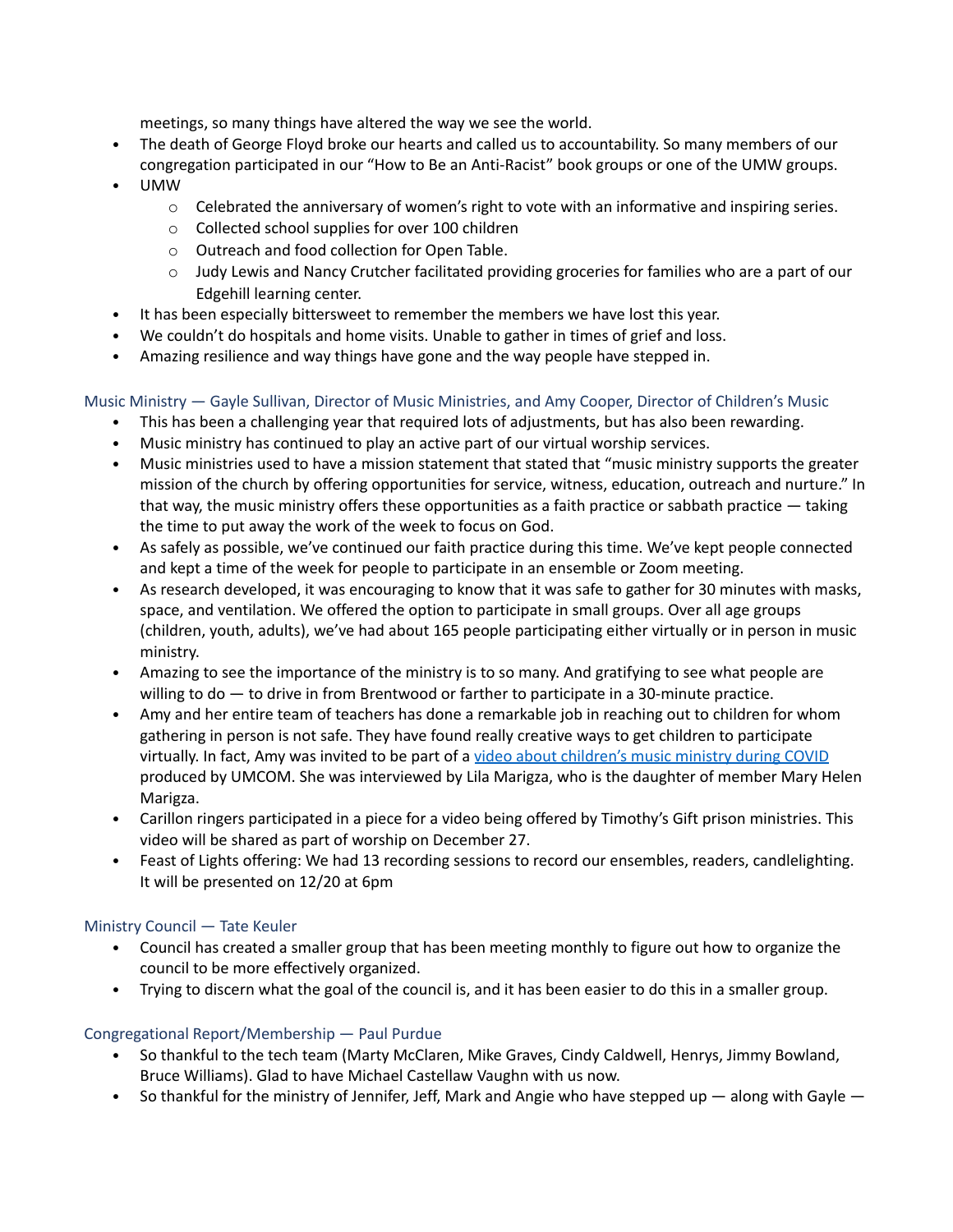as the regathering team. Helped us reflect on ministry and have made hard, but good, decisions. Appreciative of their spirit, cooperation and dedication.

- WDS: So grateful for the team and Rachel Parker. We have made such progress in having a true partnership with them.
- GTF: They have really struggled with technological issues. Bill Lovell and others have been in touch with them, but it has been a tough season. We had planned communion regathering, but had to postpone because of CV19 cases spiking. So happy to see a new GTF committee that will be led by members of the congregation.
- Privilege to be the pastor of a church full of such amazing leaders and loving people. I have grown as a pastor and person here. I long to see everyone in person. Thanks for all you are doing in this season of waiting and longing.

## **Close the Charge Conference — Paul Purdue**

• Thanks for projecting to pay 100% of apportionments. Great to see us reaching out to raise money for Malawi for an adult literacy program.

## **Other business**

Columbarium Update

- A donor has graciously stepped forward to fund the indoor Columbarium.
- Committee also wants to do one outside since the indoor one will not be very large. However, the outdoor one will require more fundraising plus we are currently using this outdoor space to meet, which will likely continue through the Summer/early Fall.

#### Additional Committee updates

#### **Homeplace (Richard Fulk)**

- Received notice from Belmont University that they will be needing property that Homeplace is built on.
- We've been at that location for 14 years and have had a successful and fulfilling partnership with Belmont University. They have not only provided the residence, but faculty members on the board, student and faculty volunteers.
- The lease agreement was always with the understanding that one day, they would be moving down Acklen with new construction.
- That day has come and they have asked us to return the property in June of 2021.
- The Board has already begun working on a new model and plan for the care of Jennifer. With the passing of Jessie and Ruby, the model we've been using for 32 years, is no longer sustainable.
- With more than six months notification, we feel confident that we have the time , resources, and knowledge to develop a new model. So it is not unsettling bit of news; it's timely. We think we have resources in place to be able to develop this new model.
- Will keep the Admin board informed of the plans and how we continue our lifelong commitment to the ladies of Homeplace and this ministry.